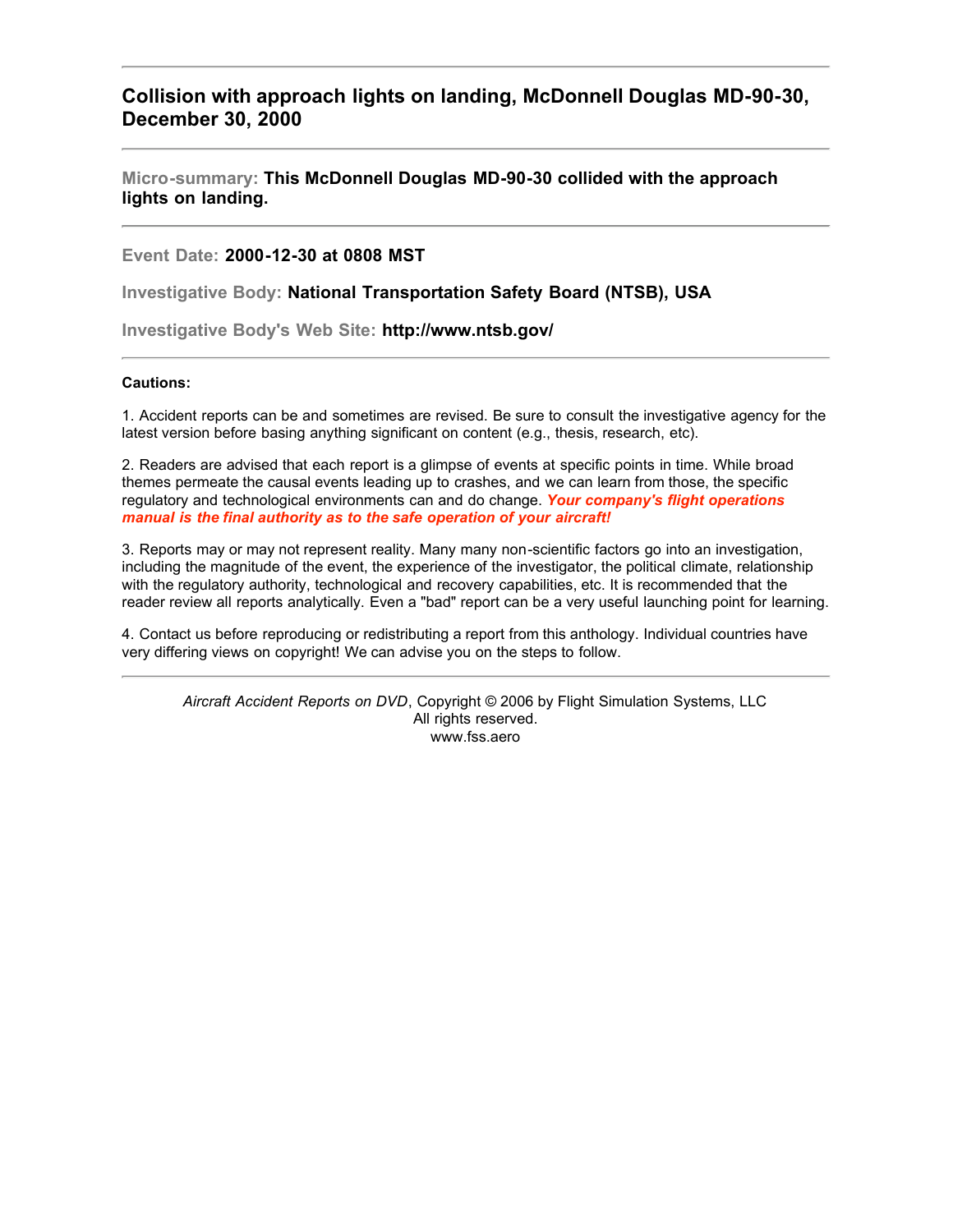| <b>National Transportation Safety Board</b>                                                                                                                                                                                                                                                                                                                                                                                                                                                                                                                                                                                                                                                                                                                                                                                                                                                                                                                                                                                                                                                                                                                                                                                                                                                                                                                                                                                                                                                                                                                                                                                                                                                                                                                                                                              |              | NTSB ID: DEN01IA036<br>Aircraft Registration Number: N909DA |          |                                  |           |  |  |  |  |  |
|--------------------------------------------------------------------------------------------------------------------------------------------------------------------------------------------------------------------------------------------------------------------------------------------------------------------------------------------------------------------------------------------------------------------------------------------------------------------------------------------------------------------------------------------------------------------------------------------------------------------------------------------------------------------------------------------------------------------------------------------------------------------------------------------------------------------------------------------------------------------------------------------------------------------------------------------------------------------------------------------------------------------------------------------------------------------------------------------------------------------------------------------------------------------------------------------------------------------------------------------------------------------------------------------------------------------------------------------------------------------------------------------------------------------------------------------------------------------------------------------------------------------------------------------------------------------------------------------------------------------------------------------------------------------------------------------------------------------------------------------------------------------------------------------------------------------------|--------------|-------------------------------------------------------------|----------|----------------------------------|-----------|--|--|--|--|--|
| <b>FACTUAL REPORT</b>                                                                                                                                                                                                                                                                                                                                                                                                                                                                                                                                                                                                                                                                                                                                                                                                                                                                                                                                                                                                                                                                                                                                                                                                                                                                                                                                                                                                                                                                                                                                                                                                                                                                                                                                                                                                    |              | Most Critical Injury: None                                  |          |                                  |           |  |  |  |  |  |
| <b>AVIATION</b><br>Occurrence Type: Incident<br>Investigated By: NTSB                                                                                                                                                                                                                                                                                                                                                                                                                                                                                                                                                                                                                                                                                                                                                                                                                                                                                                                                                                                                                                                                                                                                                                                                                                                                                                                                                                                                                                                                                                                                                                                                                                                                                                                                                    |              |                                                             |          |                                  |           |  |  |  |  |  |
| Location/Time                                                                                                                                                                                                                                                                                                                                                                                                                                                                                                                                                                                                                                                                                                                                                                                                                                                                                                                                                                                                                                                                                                                                                                                                                                                                                                                                                                                                                                                                                                                                                                                                                                                                                                                                                                                                            |              |                                                             |          |                                  |           |  |  |  |  |  |
| Nearest City/Place                                                                                                                                                                                                                                                                                                                                                                                                                                                                                                                                                                                                                                                                                                                                                                                                                                                                                                                                                                                                                                                                                                                                                                                                                                                                                                                                                                                                                                                                                                                                                                                                                                                                                                                                                                                                       | <b>State</b> |                                                             | Zip Code | Local Time                       | Time Zone |  |  |  |  |  |
| Salt Lake City                                                                                                                                                                                                                                                                                                                                                                                                                                                                                                                                                                                                                                                                                                                                                                                                                                                                                                                                                                                                                                                                                                                                                                                                                                                                                                                                                                                                                                                                                                                                                                                                                                                                                                                                                                                                           | UT           | <b>MST</b><br>84122<br>0808                                 |          |                                  |           |  |  |  |  |  |
| Distance From Landing Facility:<br>Direction From Airport:<br>Airport Proximity: On Airport                                                                                                                                                                                                                                                                                                                                                                                                                                                                                                                                                                                                                                                                                                                                                                                                                                                                                                                                                                                                                                                                                                                                                                                                                                                                                                                                                                                                                                                                                                                                                                                                                                                                                                                              |              |                                                             |          |                                  |           |  |  |  |  |  |
| Aircraft Information Summary                                                                                                                                                                                                                                                                                                                                                                                                                                                                                                                                                                                                                                                                                                                                                                                                                                                                                                                                                                                                                                                                                                                                                                                                                                                                                                                                                                                                                                                                                                                                                                                                                                                                                                                                                                                             |              |                                                             |          |                                  |           |  |  |  |  |  |
| Aircraft Manufacturer<br>Model/Series<br>Type of Aircraft                                                                                                                                                                                                                                                                                                                                                                                                                                                                                                                                                                                                                                                                                                                                                                                                                                                                                                                                                                                                                                                                                                                                                                                                                                                                                                                                                                                                                                                                                                                                                                                                                                                                                                                                                                |              |                                                             |          |                                  |           |  |  |  |  |  |
| <b>McDonnell Douglas</b><br>MD-90-30<br>Airplane                                                                                                                                                                                                                                                                                                                                                                                                                                                                                                                                                                                                                                                                                                                                                                                                                                                                                                                                                                                                                                                                                                                                                                                                                                                                                                                                                                                                                                                                                                                                                                                                                                                                                                                                                                         |              |                                                             |          |                                  |           |  |  |  |  |  |
| Sightseeing Flight: No                                                                                                                                                                                                                                                                                                                                                                                                                                                                                                                                                                                                                                                                                                                                                                                                                                                                                                                                                                                                                                                                                                                                                                                                                                                                                                                                                                                                                                                                                                                                                                                                                                                                                                                                                                                                   |              |                                                             |          | Air Medical Transport Flight: No |           |  |  |  |  |  |
| Narrative                                                                                                                                                                                                                                                                                                                                                                                                                                                                                                                                                                                                                                                                                                                                                                                                                                                                                                                                                                                                                                                                                                                                                                                                                                                                                                                                                                                                                                                                                                                                                                                                                                                                                                                                                                                                                |              |                                                             |          |                                  |           |  |  |  |  |  |
| it struck approach lights while landing at Salt Lake City International Airport, Salt Lake City,<br>The airline transport rated captain and first officer, 3 flight attendants, and 75 passengers<br>Utah.<br>were not injured. Instrument meteorological conditions prevailed, and an IFR flight plan had been<br>filed for the scheduled domestic passenger flight operating under Title 14 CFR Part 121. The flight<br>originated at Kansas City, Missouri, at 0618 central standard time.<br>According to the captain's incident report, the first approach briefing was made when ATIS<br>(Automatic Terminal Information Service) indicated that a CAT (category) III ILS (instrument<br>landing system) to runway 16R could be expected. When descent instructions were given, however, the<br>descent profile was for landings to the north and this was confirmed by a revised ATIS information.<br>The captain, who was flying the airplane, briefed the first officer for a second time, this time<br>for a CAT III approach to runway 34R. Improved RVR (runway visual range) values indicated a<br>Category I approach was feasible, and the decision was made to execute this approach.<br>In his written statement that captain said, "At approximately 100 feet above minimums, I acquired<br>the approach lights and by minimums I had acquired both the threshold and the runway. I<br>disconnected the autopilot. As I began to initiate the flare, (the first officer) announced that<br>sink rate was increasing. I crosschecked that my airspeed was correct and attempted to increase my<br>pitch. Touchdown was firm but not hard and rollout was normal." Upon reaching the gate, the captain<br>notified the control tower that he had "possibly touched down short of the runway." An airport |              |                                                             |          |                                  |           |  |  |  |  |  |
| in the over run." Subsequent inspection revealed debris on runway 34R.<br>According to airport personnel, the airplane struck the approach lights 400 feet short of the<br>runway. Two threshold lights and one light each from the 100 foot and 200 foot approach light bars<br>were found knocked off. Examination of the airplane disclosed damage to the left main wheel splash<br>guard, and one of the tires was cut. A one-inch square piece of metal was found lodged in the left<br>engine noise suppression material, and there was some damage to the left engine first stage fan<br>section.                                                                                                                                                                                                                                                                                                                                                                                                                                                                                                                                                                                                                                                                                                                                                                                                                                                                                                                                                                                                                                                                                                                                                                                                                 |              |                                                             |          |                                  |           |  |  |  |  |  |
| The flight data recorder was sent to NTSB's Vehicle Recorder Division for readout. The Flight Data<br>Recorder Factual Report is available in the public docket for this incident. Some of the findings<br>of the report were:                                                                                                                                                                                                                                                                                                                                                                                                                                                                                                                                                                                                                                                                                                                                                                                                                                                                                                                                                                                                                                                                                                                                                                                                                                                                                                                                                                                                                                                                                                                                                                                           |              |                                                             |          |                                  |           |  |  |  |  |  |
| 1. Between 0758:50 and about 0800:30, the maximum glide slope deviation was -0.14 dots.<br>2. At 0800:32, the autopilot was disconnected.<br>3. At 0800:33, the control columns moved forward (-2.04 and -1.99 degrees, respectively)<br>and the left and right elevators moved down $(-3.53$ and $-2.90$ degrees, respectively).                                                                                                                                                                                                                                                                                                                                                                                                                                                                                                                                                                                                                                                                                                                                                                                                                                                                                                                                                                                                                                                                                                                                                                                                                                                                                                                                                                                                                                                                                        |              |                                                             |          |                                  |           |  |  |  |  |  |
| FACTUAL REPORT - AVIATION<br>Page 1                                                                                                                                                                                                                                                                                                                                                                                                                                                                                                                                                                                                                                                                                                                                                                                                                                                                                                                                                                                                                                                                                                                                                                                                                                                                                                                                                                                                                                                                                                                                                                                                                                                                                                                                                                                      |              |                                                             |          |                                  |           |  |  |  |  |  |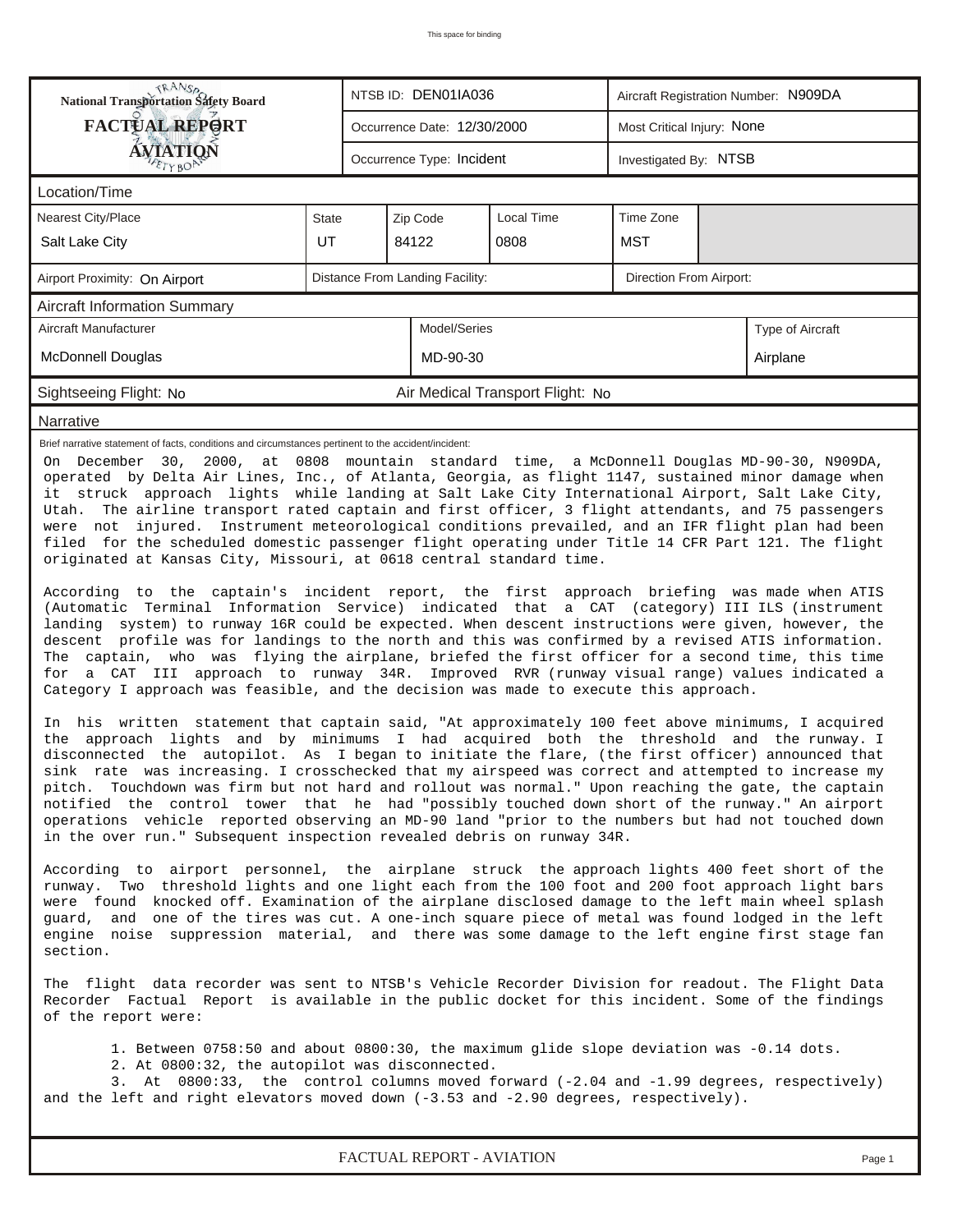| <b>National Transportation Safety Board</b> | NTSB ID: DEN01IA036         |  |
|---------------------------------------------|-----------------------------|--|
| <b>FACTUAL REPORT</b>                       | Occurrence Date: 12/30/2000 |  |
| <b>VIATION</b>                              | Occurrence Type: Incident   |  |
| Narrative<br>(Continued)                    |                             |  |

4. At 0800:39, nose down pitch was at its maximum (-1.23 degrees).

5. Glide slope warning occurred at 0800:41.

6. At 0800:44, nose up pitch (landing flare) was at its maximum (+5.45 degrees).

 7. Weight on wheels (touchdown) on the left, right, and nose landing gears occurred at 0800:46, 0800:46, and 0800:48, respectively.

Since electrical power was not interrupted after the incident and circuit breakers were not opened after the incident, the cockpit voice recorder was not retrieved because, being a closed loop 30 minute system, pertinent conversation would have been erased.

At the time of the incident, Automatic Terminal Information Service (ATIS) Sierra was current: WIND, 330 degrees at 5 knots; VISIBILITY, less than 1/4-mile, freezing fog; SKY CONDITION, indefinite ceiling 100 feet; TEMPERATURE, -6 degrees Celsius; DEW POINT, -7 degrees Celsius; ALTIMETER, 30.24 inches of mercury; REMARKS, fog dispersal ongoing.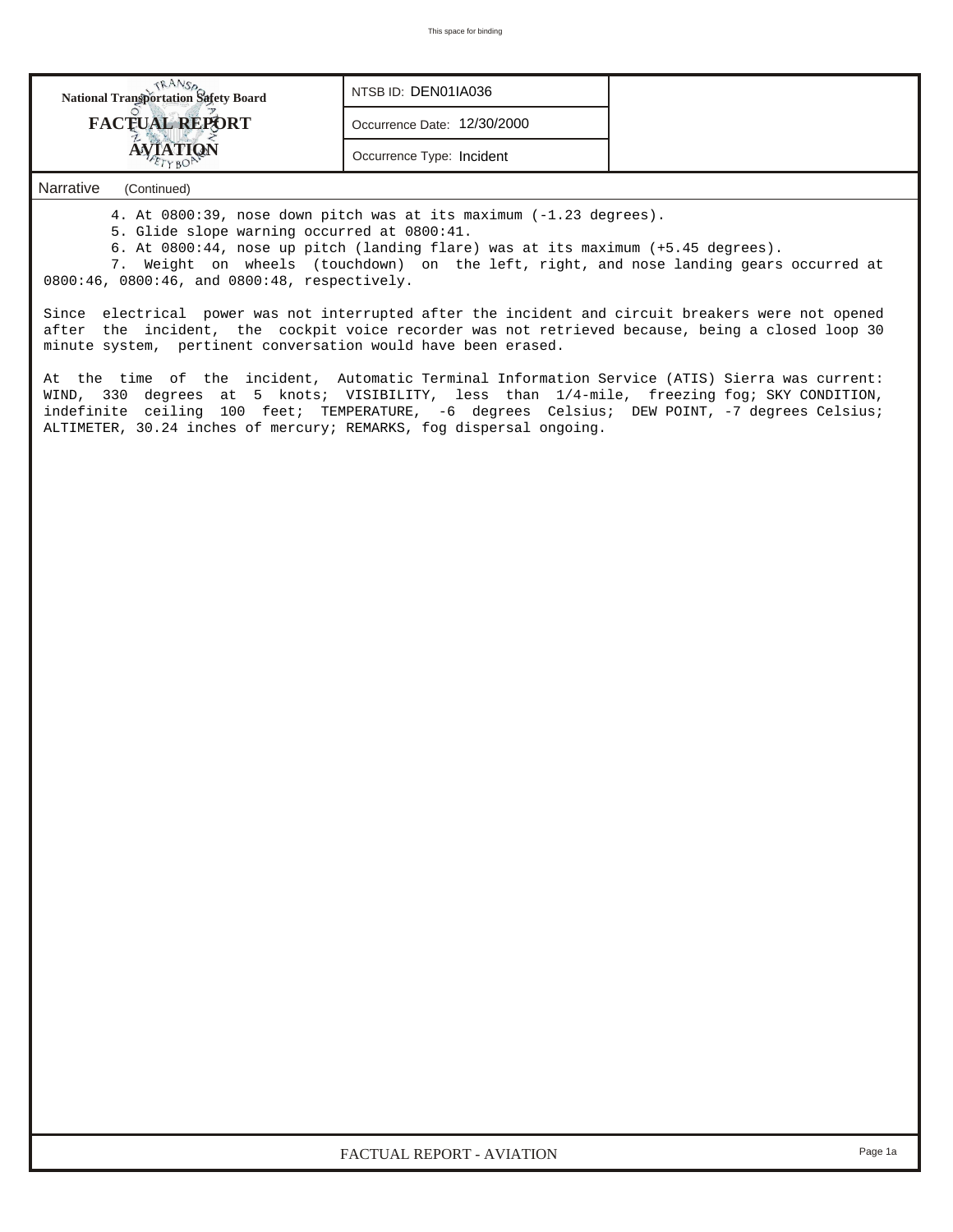| <b>National Transportation Safety Board</b>                               |                                                                   |                                                       | NTSB ID: DEN01IA036   |                           |     |  |                                                  |          |                           |                      |              |  |
|---------------------------------------------------------------------------|-------------------------------------------------------------------|-------------------------------------------------------|-----------------------|---------------------------|-----|--|--------------------------------------------------|----------|---------------------------|----------------------|--------------|--|
| FACTUAL REPORT                                                            | Occurrence Date: 12/30/2000                                       |                                                       |                       |                           |     |  |                                                  |          |                           |                      |              |  |
| <b>AVIATION</b>                                                           |                                                                   | Occurrence Type: Incident                             |                       |                           |     |  |                                                  |          |                           |                      |              |  |
| Landing Facility/Approach Information                                     |                                                                   |                                                       |                       |                           |     |  |                                                  |          |                           |                      |              |  |
| <b>Airport Name</b>                                                       |                                                                   | Airport ID:                                           |                       | <b>Airport Elevation</b>  |     |  | Runway Used                                      |          | Runway Length             |                      | Runway Width |  |
| Salt Lake City International                                              | <b>SLC</b>                                                        |                                                       | 4227 Ft. MSL          |                           | 34R |  | 12004                                            |          | 150                       |                      |              |  |
| Runway Surface Type: Concrete                                             |                                                                   |                                                       |                       |                           |     |  |                                                  |          |                           |                      |              |  |
| Runway Surface Condition: Dry                                             |                                                                   |                                                       |                       |                           |     |  |                                                  |          |                           |                      |              |  |
| Type Instrument Approach: ILS-complete                                    |                                                                   |                                                       |                       |                           |     |  |                                                  |          |                           |                      |              |  |
| VFR Approach/Landing: Unknown                                             |                                                                   |                                                       |                       |                           |     |  |                                                  |          |                           |                      |              |  |
| Aircraft Information                                                      |                                                                   |                                                       |                       |                           |     |  |                                                  |          |                           |                      |              |  |
| Aircraft Manufacturer<br><b>McDonnell Douglas</b>                         |                                                                   | Model/Series<br>MD-90-30                              |                       |                           |     |  |                                                  |          | 53389                     | <b>Serial Number</b> |              |  |
| Airworthiness Certificate(s): Transport                                   |                                                                   |                                                       |                       |                           |     |  |                                                  |          |                           |                      |              |  |
| Landing Gear Type: Retractable - Tricycle                                 |                                                                   |                                                       |                       |                           |     |  |                                                  |          |                           |                      |              |  |
| Homebuilt Aircraft? No<br>Certified Max Gross Wt.<br>Number of Seats: 157 |                                                                   |                                                       |                       |                           |     |  | 156000 LBS                                       |          |                           | Number of Engines: 2 |              |  |
| Engine Type:<br>Turbo Fan                                                 | Engine Manufacturer:<br>Model/Series:<br>Int'l Aero En<br>V2528D5 |                                                       |                       |                           |     |  |                                                  |          | Rated Power:<br>25000 LBS |                      |              |  |
| - Aircraft Inspection Information                                         |                                                                   |                                                       |                       |                           |     |  |                                                  |          |                           |                      |              |  |
| Type of Last Inspection                                                   |                                                                   | Date of Last Inspection<br>Time Since Last Inspection |                       |                           |     |  |                                                  |          | Airframe Total Time       |                      |              |  |
| <b>Continuous Airworthiness</b>                                           |                                                                   |                                                       | 3 Hours<br>12/2000    |                           |     |  |                                                  |          | <b>16411 Hours</b>        |                      |              |  |
| - Emergency Locator Transmitter (ELT) Information                         |                                                                   |                                                       |                       |                           |     |  |                                                  |          |                           |                      |              |  |
| ELT Installed? No                                                         | <b>ELT Operated?</b>                                              |                                                       |                       |                           |     |  | ELT Aided in Locating Accident Site?             |          |                           |                      |              |  |
| Owner/Operator Information                                                |                                                                   |                                                       |                       |                           |     |  |                                                  |          |                           |                      |              |  |
| Registered Aircraft Owner                                                 |                                                                   |                                                       | <b>Street Address</b> |                           |     |  | 1775 Aviation Blvd., Dept. 595, Hartsfield Int'l |          |                           |                      |              |  |
| Delta Air Lines, Inc.                                                     | <b>State</b><br>City                                              |                                                       |                       |                           |     |  |                                                  |          | Zip Code                  |                      |              |  |
|                                                                           | GA<br>30320<br>Atlanta<br><b>Street Address</b>                   |                                                       |                       |                           |     |  |                                                  |          |                           |                      |              |  |
| Operator of Aircraft                                                      | Same as Reg'd Aircraft Owner                                      |                                                       |                       |                           |     |  |                                                  |          |                           |                      |              |  |
| Same as Reg'd Aircraft Owner                                              | <b>State</b><br>City                                              |                                                       |                       |                           |     |  |                                                  | Zip Code |                           |                      |              |  |
| Operator Designator Code: DALA<br><b>Operator Does Business As:</b>       |                                                                   |                                                       |                       |                           |     |  |                                                  |          |                           |                      |              |  |
| - Type of U.S. Certificate(s) Held:                                       |                                                                   |                                                       |                       |                           |     |  |                                                  |          |                           |                      |              |  |
| Air Carrier Operating Certificate(s): Flag Carrier/Domestic               |                                                                   |                                                       |                       |                           |     |  |                                                  |          |                           |                      |              |  |
| Operating Certificate:                                                    |                                                                   |                                                       |                       | Operator Certificate:     |     |  |                                                  |          |                           |                      |              |  |
| Regulation Flight Conducted Under: Part 121: Air Carrier                  |                                                                   |                                                       |                       |                           |     |  |                                                  |          |                           |                      |              |  |
| Type of Flight Operation Conducted: Scheduled; Domestic; Passenger Only   |                                                                   |                                                       |                       |                           |     |  |                                                  |          |                           |                      |              |  |
|                                                                           |                                                                   |                                                       |                       | FACTUAL REPORT - AVIATION |     |  |                                                  |          |                           |                      | Page 2       |  |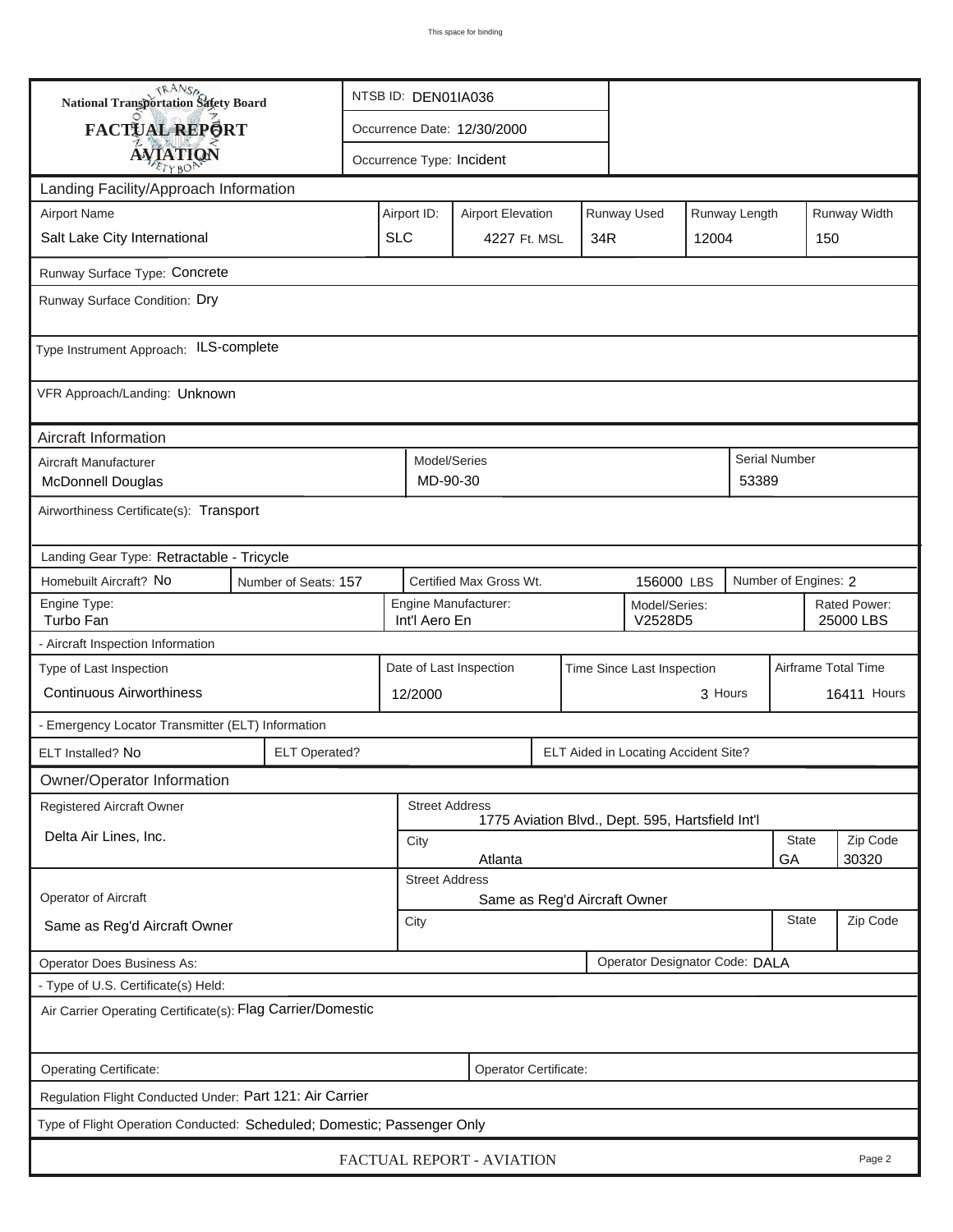|                                                                                                        | <b>National Transportation Safety Board</b><br>NTSB ID: DEN01IA036                                                |       |      |                                      |  |  |              |                               |                    |           |                             |  |                                    |                     |  |
|--------------------------------------------------------------------------------------------------------|-------------------------------------------------------------------------------------------------------------------|-------|------|--------------------------------------|--|--|--------------|-------------------------------|--------------------|-----------|-----------------------------|--|------------------------------------|---------------------|--|
| FACTUAL REPORT<br>Occurrence Date: 12/30/2000                                                          |                                                                                                                   |       |      |                                      |  |  |              |                               |                    |           |                             |  |                                    |                     |  |
| <b>AVIATION</b><br>Occurrence Type: Incident                                                           |                                                                                                                   |       |      |                                      |  |  |              |                               |                    |           |                             |  |                                    |                     |  |
|                                                                                                        |                                                                                                                   |       |      |                                      |  |  |              |                               |                    |           |                             |  |                                    |                     |  |
|                                                                                                        | <b>First Pilot Information</b><br>Age                                                                             |       |      |                                      |  |  |              |                               |                    |           |                             |  |                                    |                     |  |
| City<br>Name                                                                                           |                                                                                                                   |       |      |                                      |  |  |              | Date of Birth<br><b>State</b> |                    |           |                             |  |                                    |                     |  |
| On File                                                                                                | On File<br>On File<br>On File                                                                                     |       |      |                                      |  |  |              |                               |                    |           |                             |  | 52                                 |                     |  |
| Sex: M                                                                                                 | Seat Occupied: Left                                                                                               |       |      | Principal Profession: Civilian Pilot |  |  |              |                               |                    |           | Certificate Number: On File |  |                                    |                     |  |
| Certificate(s):                                                                                        |                                                                                                                   |       |      |                                      |  |  |              |                               |                    |           |                             |  |                                    |                     |  |
| Airplane Rating(s):                                                                                    |                                                                                                                   |       |      |                                      |  |  |              |                               |                    |           |                             |  |                                    |                     |  |
| Rotorcraft/Glider/LTA:                                                                                 |                                                                                                                   |       |      |                                      |  |  |              |                               |                    |           |                             |  |                                    |                     |  |
|                                                                                                        | Instrument Rating(s):                                                                                             |       |      |                                      |  |  |              |                               |                    |           |                             |  |                                    |                     |  |
| Instructor Rating(s):                                                                                  |                                                                                                                   |       |      |                                      |  |  |              |                               |                    |           |                             |  |                                    |                     |  |
| Type Rating/Endorsement for Accident/Incident Aircraft? Yes<br>Current Biennial Flight Review? 04/2000 |                                                                                                                   |       |      |                                      |  |  |              |                               |                    |           |                             |  |                                    |                     |  |
| Medical Cert.: Class 1<br>Medical Cert. Status: Valid Medical--no waivers/lim.                         |                                                                                                                   |       |      |                                      |  |  |              |                               |                    |           |                             |  | Date of Last Medical Exam: 10/2000 |                     |  |
|                                                                                                        |                                                                                                                   |       |      |                                      |  |  |              |                               |                    |           |                             |  |                                    |                     |  |
|                                                                                                        | Airplane<br>Airplane<br>This Make<br>All A/C<br>- Flight Time Matrix<br>Mult-Engine<br>and Model<br>Single Engine |       |      |                                      |  |  | Night        | Actual                        | Instrument         | Simulated | Rotorcraft                  |  | Glider                             | Lighter<br>Than Air |  |
| <b>Total Time</b>                                                                                      |                                                                                                                   | 18000 | 5410 |                                      |  |  |              |                               |                    |           |                             |  |                                    |                     |  |
|                                                                                                        | Pilot In Command(PIC)                                                                                             |       |      |                                      |  |  |              |                               |                    |           |                             |  |                                    |                     |  |
| Instructor                                                                                             |                                                                                                                   |       |      |                                      |  |  |              |                               |                    |           |                             |  |                                    |                     |  |
| Last 90 Days                                                                                           |                                                                                                                   | 85    | 85   |                                      |  |  |              |                               |                    |           |                             |  |                                    |                     |  |
| Last 30 Days                                                                                           |                                                                                                                   |       |      |                                      |  |  |              |                               |                    |           |                             |  |                                    |                     |  |
| Last 24 Hours                                                                                          |                                                                                                                   | 14    | 14   |                                      |  |  |              |                               |                    |           |                             |  |                                    |                     |  |
| Seatbelt Used? Yes<br>Toxicology Performed? No<br>Second Pilot? Yes<br>Shoulder Harness Used? Yes      |                                                                                                                   |       |      |                                      |  |  |              |                               |                    |           |                             |  |                                    |                     |  |
|                                                                                                        |                                                                                                                   |       |      |                                      |  |  |              |                               |                    |           |                             |  |                                    |                     |  |
|                                                                                                        | <b>Flight Plan/Itinerary</b>                                                                                      |       |      |                                      |  |  |              |                               |                    |           |                             |  |                                    |                     |  |
| Type of Flight Plan Filed: IFR                                                                         |                                                                                                                   |       |      |                                      |  |  |              |                               |                    |           |                             |  |                                    |                     |  |
| Departure Point                                                                                        |                                                                                                                   |       |      |                                      |  |  | <b>State</b> |                               | Airport Identifier |           | Departure Time              |  |                                    | Time Zone           |  |
| <b>CST</b><br><b>MCI</b><br>0618<br>Kansas City<br>MO                                                  |                                                                                                                   |       |      |                                      |  |  |              |                               |                    |           |                             |  |                                    |                     |  |
|                                                                                                        | Destination<br>Airport Identifier<br><b>State</b>                                                                 |       |      |                                      |  |  |              |                               |                    |           |                             |  |                                    |                     |  |
| <b>SLC</b><br>Same as Accident/Incident Location                                                       |                                                                                                                   |       |      |                                      |  |  |              |                               |                    |           |                             |  |                                    |                     |  |
| Type of Clearance: IFR                                                                                 |                                                                                                                   |       |      |                                      |  |  |              |                               |                    |           |                             |  |                                    |                     |  |
| Type of Airspace: Class B                                                                              |                                                                                                                   |       |      |                                      |  |  |              |                               |                    |           |                             |  |                                    |                     |  |
|                                                                                                        | Weather Information                                                                                               |       |      |                                      |  |  |              |                               |                    |           |                             |  |                                    |                     |  |
| Source of Briefing:                                                                                    | Company                                                                                                           |       |      |                                      |  |  |              |                               |                    |           |                             |  |                                    |                     |  |
|                                                                                                        | Method of Briefing: Unknown                                                                                       |       |      |                                      |  |  |              |                               |                    |           |                             |  |                                    |                     |  |
|                                                                                                        | FACTUAL REPORT - AVIATION<br>Page 3                                                                               |       |      |                                      |  |  |              |                               |                    |           |                             |  |                                    |                     |  |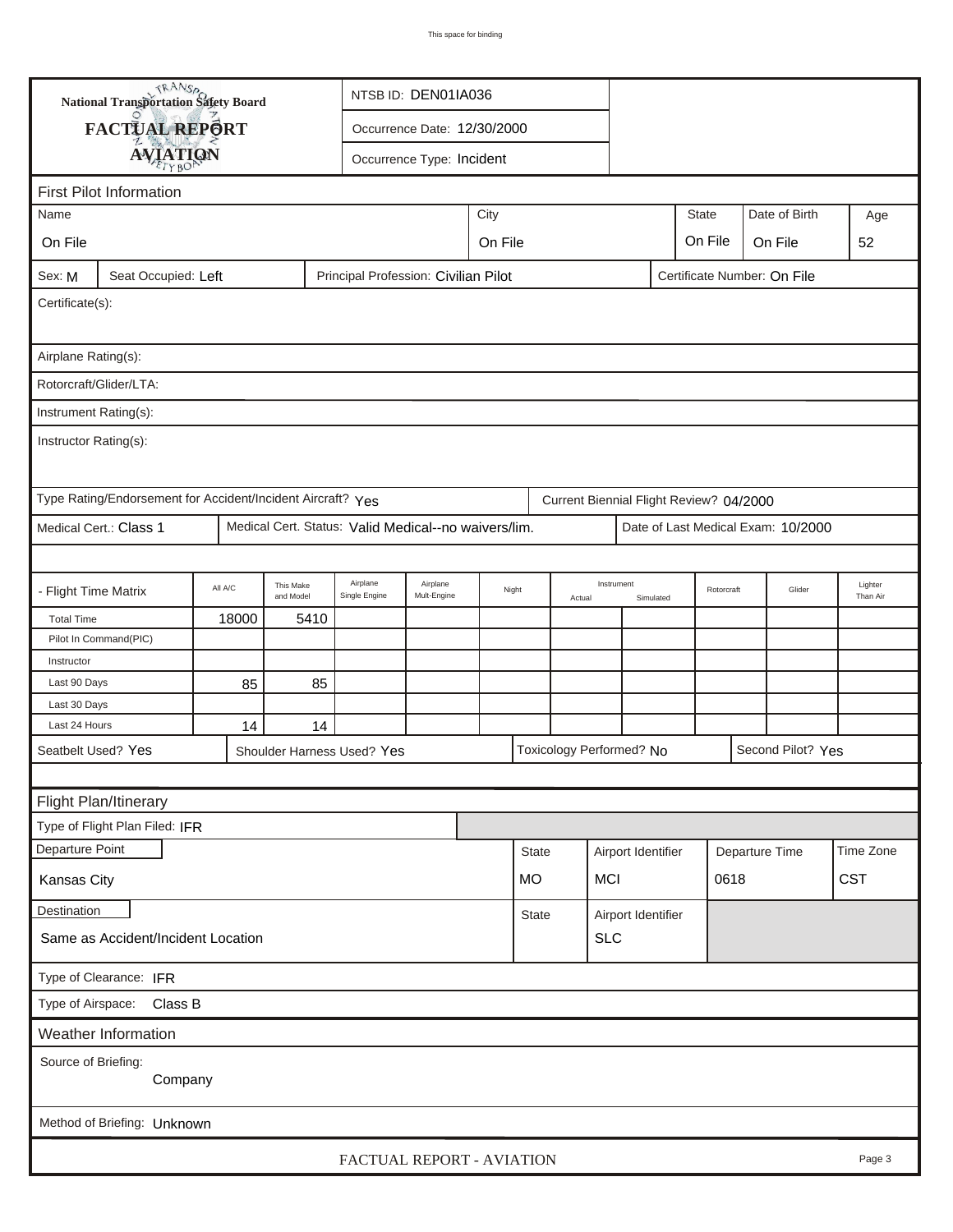| FACTUAL REPORT<br>Occurrence Date: 12/30/2000<br><b>AVIATION</b><br>Occurrence Type: Incident<br>Weather Information<br>WOF ID<br><b>Observation Time</b><br>Time Zone<br><b>WOF Elevation</b><br>WOF Distance From Accident Site<br>Direction From Accident Site<br><b>MST</b><br><b>SLC</b><br>0756<br>Deg. Mag.<br>4227 Ft. MSL<br><b>NM</b><br>Sky/Lowest Cloud Condition:<br>Ft. AGL<br>Condition of Light: Day<br>Lowest Ceiling: Overcast<br>100 Ft. AGL<br>0.25<br>30.24<br>Visibility:<br><b>SM</b><br>Altimeter:<br>-7 $^{\circ}$ C<br>Wind Direction:<br>Dew Point:<br>-8 $^{\circ} \text{C}$<br>Temperature:<br>Density Altitude:<br>2036<br>Wind Speed: Calm<br>Gusts:<br>Weather Condtions at Accident Site: Instrument Conditions<br>Visibility (RVR):<br>Visibility (RVV)<br>Ft.<br><b>SM</b><br>Intensity of Precipitation:<br>Restrictions to Visibility: Fog<br>None<br>Type of Precipitation:<br>Accident Information<br>Aircraft Damage: Minor<br>Aircraft Fire: None<br>Aircraft Explosion None<br>Classification: U.S. Registered/U.S. Soil<br><b>TOTAL</b><br>- Injury Summary Matrix<br>Fatal<br>Serious<br>Minor<br>None<br><b>First Pilot</b><br>1<br>1<br>Second Pilot<br>1<br><b>Student Pilot</b><br>Flight Instructor<br>Check Pilot<br><b>Flight Engineer</b><br>3<br>3<br>Cabin Attendants<br>Other Crew<br>Passengers<br>75<br>75<br>- TOTAL ABOARD -<br>80<br>80 |  | <b>National Transportation Safety Board</b> |  |                           | NTSB ID: DEN01IA036 |  |  |  |  |  |     |  |        |
|-----------------------------------------------------------------------------------------------------------------------------------------------------------------------------------------------------------------------------------------------------------------------------------------------------------------------------------------------------------------------------------------------------------------------------------------------------------------------------------------------------------------------------------------------------------------------------------------------------------------------------------------------------------------------------------------------------------------------------------------------------------------------------------------------------------------------------------------------------------------------------------------------------------------------------------------------------------------------------------------------------------------------------------------------------------------------------------------------------------------------------------------------------------------------------------------------------------------------------------------------------------------------------------------------------------------------------------------------------------------------------------------------------|--|---------------------------------------------|--|---------------------------|---------------------|--|--|--|--|--|-----|--|--------|
|                                                                                                                                                                                                                                                                                                                                                                                                                                                                                                                                                                                                                                                                                                                                                                                                                                                                                                                                                                                                                                                                                                                                                                                                                                                                                                                                                                                                     |  |                                             |  |                           |                     |  |  |  |  |  |     |  |        |
|                                                                                                                                                                                                                                                                                                                                                                                                                                                                                                                                                                                                                                                                                                                                                                                                                                                                                                                                                                                                                                                                                                                                                                                                                                                                                                                                                                                                     |  |                                             |  |                           |                     |  |  |  |  |  |     |  |        |
|                                                                                                                                                                                                                                                                                                                                                                                                                                                                                                                                                                                                                                                                                                                                                                                                                                                                                                                                                                                                                                                                                                                                                                                                                                                                                                                                                                                                     |  |                                             |  |                           |                     |  |  |  |  |  |     |  |        |
|                                                                                                                                                                                                                                                                                                                                                                                                                                                                                                                                                                                                                                                                                                                                                                                                                                                                                                                                                                                                                                                                                                                                                                                                                                                                                                                                                                                                     |  |                                             |  |                           |                     |  |  |  |  |  |     |  |        |
|                                                                                                                                                                                                                                                                                                                                                                                                                                                                                                                                                                                                                                                                                                                                                                                                                                                                                                                                                                                                                                                                                                                                                                                                                                                                                                                                                                                                     |  |                                             |  |                           |                     |  |  |  |  |  |     |  |        |
|                                                                                                                                                                                                                                                                                                                                                                                                                                                                                                                                                                                                                                                                                                                                                                                                                                                                                                                                                                                                                                                                                                                                                                                                                                                                                                                                                                                                     |  |                                             |  |                           |                     |  |  |  |  |  |     |  |        |
|                                                                                                                                                                                                                                                                                                                                                                                                                                                                                                                                                                                                                                                                                                                                                                                                                                                                                                                                                                                                                                                                                                                                                                                                                                                                                                                                                                                                     |  |                                             |  |                           |                     |  |  |  |  |  |     |  |        |
|                                                                                                                                                                                                                                                                                                                                                                                                                                                                                                                                                                                                                                                                                                                                                                                                                                                                                                                                                                                                                                                                                                                                                                                                                                                                                                                                                                                                     |  |                                             |  |                           |                     |  |  |  |  |  | "Hg |  |        |
|                                                                                                                                                                                                                                                                                                                                                                                                                                                                                                                                                                                                                                                                                                                                                                                                                                                                                                                                                                                                                                                                                                                                                                                                                                                                                                                                                                                                     |  |                                             |  |                           |                     |  |  |  |  |  |     |  | Ft.    |
|                                                                                                                                                                                                                                                                                                                                                                                                                                                                                                                                                                                                                                                                                                                                                                                                                                                                                                                                                                                                                                                                                                                                                                                                                                                                                                                                                                                                     |  |                                             |  |                           |                     |  |  |  |  |  |     |  |        |
|                                                                                                                                                                                                                                                                                                                                                                                                                                                                                                                                                                                                                                                                                                                                                                                                                                                                                                                                                                                                                                                                                                                                                                                                                                                                                                                                                                                                     |  |                                             |  |                           |                     |  |  |  |  |  |     |  |        |
|                                                                                                                                                                                                                                                                                                                                                                                                                                                                                                                                                                                                                                                                                                                                                                                                                                                                                                                                                                                                                                                                                                                                                                                                                                                                                                                                                                                                     |  |                                             |  |                           |                     |  |  |  |  |  |     |  |        |
|                                                                                                                                                                                                                                                                                                                                                                                                                                                                                                                                                                                                                                                                                                                                                                                                                                                                                                                                                                                                                                                                                                                                                                                                                                                                                                                                                                                                     |  |                                             |  |                           |                     |  |  |  |  |  |     |  |        |
|                                                                                                                                                                                                                                                                                                                                                                                                                                                                                                                                                                                                                                                                                                                                                                                                                                                                                                                                                                                                                                                                                                                                                                                                                                                                                                                                                                                                     |  |                                             |  |                           |                     |  |  |  |  |  |     |  |        |
|                                                                                                                                                                                                                                                                                                                                                                                                                                                                                                                                                                                                                                                                                                                                                                                                                                                                                                                                                                                                                                                                                                                                                                                                                                                                                                                                                                                                     |  |                                             |  |                           |                     |  |  |  |  |  |     |  |        |
|                                                                                                                                                                                                                                                                                                                                                                                                                                                                                                                                                                                                                                                                                                                                                                                                                                                                                                                                                                                                                                                                                                                                                                                                                                                                                                                                                                                                     |  |                                             |  |                           |                     |  |  |  |  |  |     |  |        |
|                                                                                                                                                                                                                                                                                                                                                                                                                                                                                                                                                                                                                                                                                                                                                                                                                                                                                                                                                                                                                                                                                                                                                                                                                                                                                                                                                                                                     |  |                                             |  |                           |                     |  |  |  |  |  |     |  |        |
|                                                                                                                                                                                                                                                                                                                                                                                                                                                                                                                                                                                                                                                                                                                                                                                                                                                                                                                                                                                                                                                                                                                                                                                                                                                                                                                                                                                                     |  |                                             |  |                           |                     |  |  |  |  |  |     |  |        |
|                                                                                                                                                                                                                                                                                                                                                                                                                                                                                                                                                                                                                                                                                                                                                                                                                                                                                                                                                                                                                                                                                                                                                                                                                                                                                                                                                                                                     |  |                                             |  |                           |                     |  |  |  |  |  |     |  |        |
|                                                                                                                                                                                                                                                                                                                                                                                                                                                                                                                                                                                                                                                                                                                                                                                                                                                                                                                                                                                                                                                                                                                                                                                                                                                                                                                                                                                                     |  |                                             |  |                           |                     |  |  |  |  |  |     |  |        |
|                                                                                                                                                                                                                                                                                                                                                                                                                                                                                                                                                                                                                                                                                                                                                                                                                                                                                                                                                                                                                                                                                                                                                                                                                                                                                                                                                                                                     |  |                                             |  |                           |                     |  |  |  |  |  |     |  |        |
|                                                                                                                                                                                                                                                                                                                                                                                                                                                                                                                                                                                                                                                                                                                                                                                                                                                                                                                                                                                                                                                                                                                                                                                                                                                                                                                                                                                                     |  |                                             |  |                           |                     |  |  |  |  |  |     |  |        |
|                                                                                                                                                                                                                                                                                                                                                                                                                                                                                                                                                                                                                                                                                                                                                                                                                                                                                                                                                                                                                                                                                                                                                                                                                                                                                                                                                                                                     |  |                                             |  |                           |                     |  |  |  |  |  |     |  |        |
|                                                                                                                                                                                                                                                                                                                                                                                                                                                                                                                                                                                                                                                                                                                                                                                                                                                                                                                                                                                                                                                                                                                                                                                                                                                                                                                                                                                                     |  |                                             |  |                           |                     |  |  |  |  |  |     |  |        |
|                                                                                                                                                                                                                                                                                                                                                                                                                                                                                                                                                                                                                                                                                                                                                                                                                                                                                                                                                                                                                                                                                                                                                                                                                                                                                                                                                                                                     |  |                                             |  |                           |                     |  |  |  |  |  |     |  |        |
|                                                                                                                                                                                                                                                                                                                                                                                                                                                                                                                                                                                                                                                                                                                                                                                                                                                                                                                                                                                                                                                                                                                                                                                                                                                                                                                                                                                                     |  |                                             |  |                           |                     |  |  |  |  |  |     |  |        |
|                                                                                                                                                                                                                                                                                                                                                                                                                                                                                                                                                                                                                                                                                                                                                                                                                                                                                                                                                                                                                                                                                                                                                                                                                                                                                                                                                                                                     |  |                                             |  |                           |                     |  |  |  |  |  |     |  |        |
|                                                                                                                                                                                                                                                                                                                                                                                                                                                                                                                                                                                                                                                                                                                                                                                                                                                                                                                                                                                                                                                                                                                                                                                                                                                                                                                                                                                                     |  |                                             |  |                           |                     |  |  |  |  |  |     |  |        |
|                                                                                                                                                                                                                                                                                                                                                                                                                                                                                                                                                                                                                                                                                                                                                                                                                                                                                                                                                                                                                                                                                                                                                                                                                                                                                                                                                                                                     |  |                                             |  |                           |                     |  |  |  |  |  |     |  |        |
| Other Ground                                                                                                                                                                                                                                                                                                                                                                                                                                                                                                                                                                                                                                                                                                                                                                                                                                                                                                                                                                                                                                                                                                                                                                                                                                                                                                                                                                                        |  |                                             |  |                           |                     |  |  |  |  |  |     |  |        |
| - GRAND TOTAL -<br>80<br>80                                                                                                                                                                                                                                                                                                                                                                                                                                                                                                                                                                                                                                                                                                                                                                                                                                                                                                                                                                                                                                                                                                                                                                                                                                                                                                                                                                         |  |                                             |  |                           |                     |  |  |  |  |  |     |  |        |
|                                                                                                                                                                                                                                                                                                                                                                                                                                                                                                                                                                                                                                                                                                                                                                                                                                                                                                                                                                                                                                                                                                                                                                                                                                                                                                                                                                                                     |  |                                             |  | FACTUAL REPORT - AVIATION |                     |  |  |  |  |  |     |  | Page 4 |